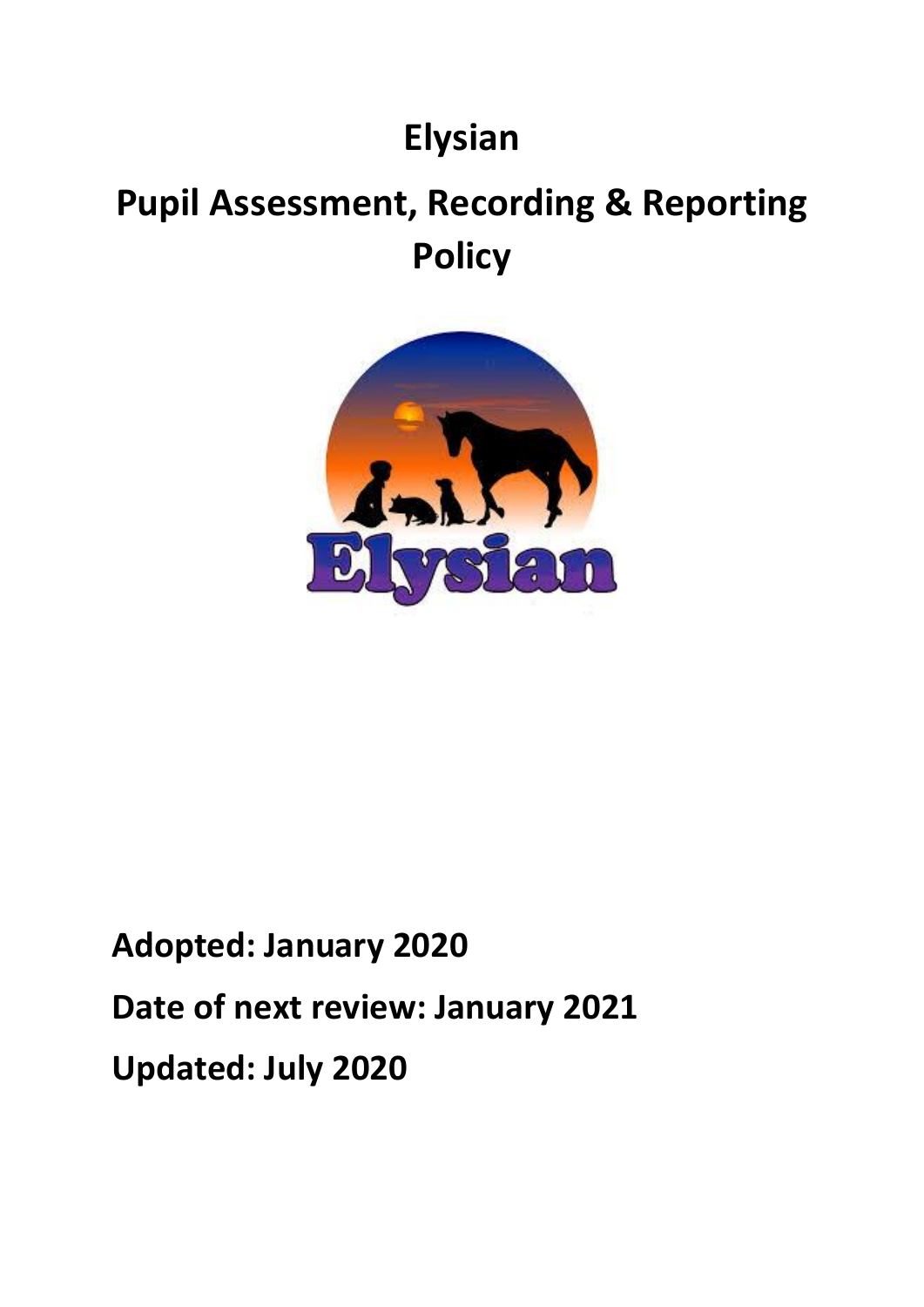#### **Assessment, Recording and Reporting Policy**

Elysian regards assessment as a critical element of teaching and learning. Valid, regular and various assessments of pupils' progress inform both teachers and pupils as to how they are doing, what progress they are making and areas to work on. We view assessment and feed back to the pupil as an ongoing part of the therapeutic learning process rather than in addition to it.

We will set both formative and informative assessment tasks as part of day to day teaching through marking, testing and providing opportunities for self and peer assessment.

Elysian will carry out base line assessments for numeracy and literacy, firstly when pupils join and then bi-termly to measure progress. Elysian also uses a baseline assessment which measure cognitive, emotional, behavioural, environmental and social difficulties that are affecting the pupil's ability to learn. This assessment involves the pupil and the teaching staff giving a more holistic snap shot of the pupil's individual needs. The needs identified are then used to inform the pupil's PSHE curriculum and Individual Learning Plans.

All summative assessments will be carried out in a sympathetic way that is appropriate to each pupil. Where appropriate, examinations at levels from EL1 to L2 (GCSE equivalent) are encouraged sensitively to ensure anxious learners develop the confidence and self-assurance to stretch themselves to achieve their potential. Due to the high anxiety levels of the majority of pupils at Elysian, examinations will only be encouraged where it gives the opportunity for enhancing self-esteem and mental health rather than increasing anxiety and stress.

On entry to Elysian an initial assessment will be made taking the following into account where appropriate and available:

- The pupils Education and Health Care Plan
- The pupils' previous school records and data
- Professional reports including Education Psychology and Clinical Psychology reports
- Elysian's baseline assessments

These assessments will enable staff to:

- Identify each pupil's level of achievement
- Identify specific difficulties which are affecting pupil progress
- Identify specific issues which are affecting the pupil's readiness to learn
- Plan and implement appropriate learning experience and behavioural support which promotes pupil progress. This in turn informs the development of Individual Education Plans, and day to day lesson planning.

Marking work will be carried out in a timely fashion and respond meaningfully to what learners have done, focusing wherever possible on the positives. Marking codes used are WWW (What Went Well) and EBI (Even Better If). EBI focuses on the subject knowledge and not the presentation of the work (unless writing presentation is a specific part of the lesson)

Marking and all comments on work across the school is carried out by all staff **in green pen.**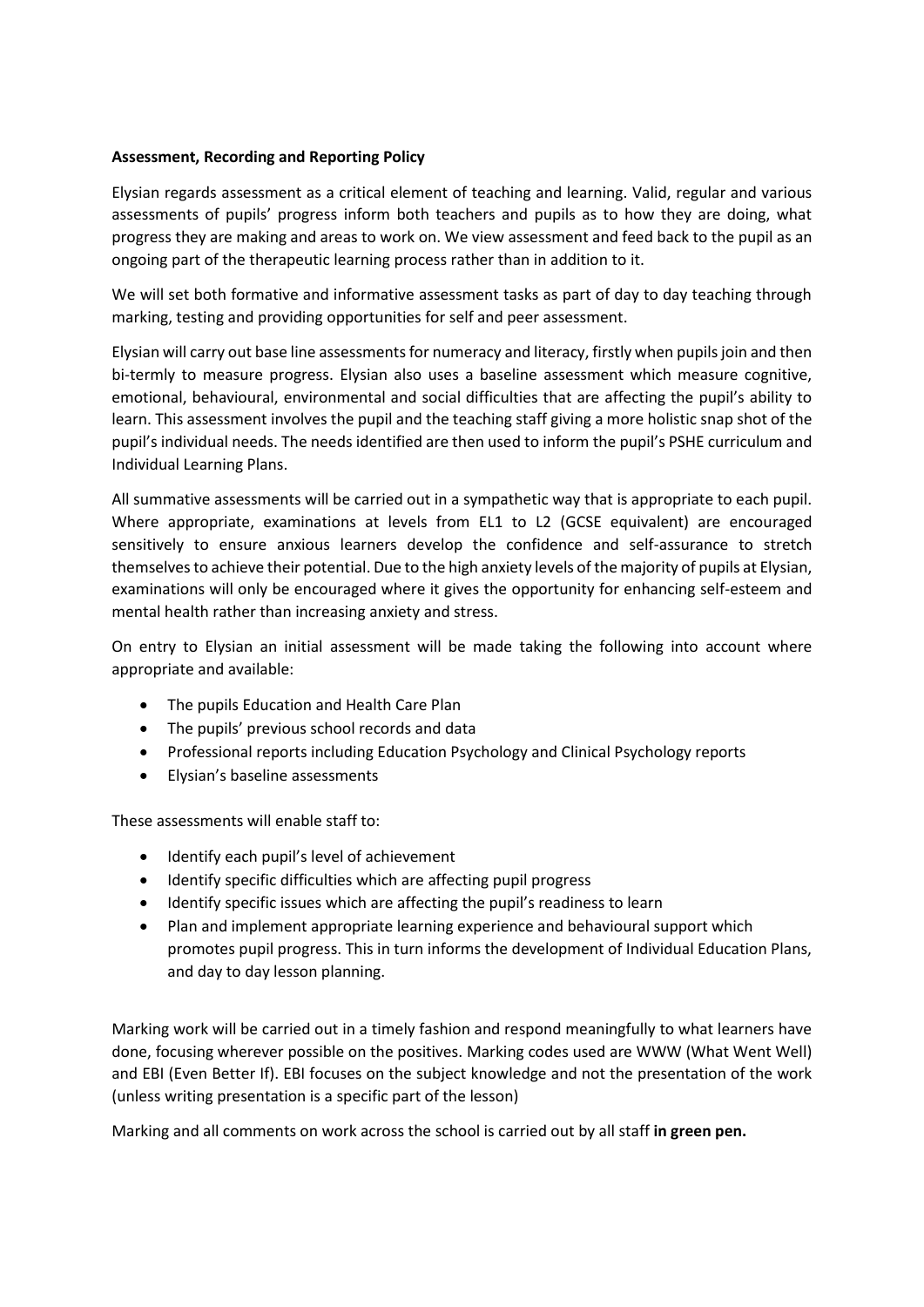The decisions of what to correct will be influenced by Elysian's knowledge of the pupil; the learning level and the learning journey of the pupil with the aim that confidence and self-esteem are increased rather than diminished.

For the pupils to assess their own work, a simple system using colour coded stickers is used. They can choose a sticker that means that they either need a **LOT** of help, **SOME** help or when they can complete the task / work without the tutor's input, **NO** help. This is also known as WIS (What I Say). We will encourage peer assessment when it is appropriate for them to do so. Reminders of the assessment procedures are on the walls in each classroom.

Elysian's assessment process will:

- Contribute to the therapeutic ethos of the school.
- Ensure that feedback to the pupil is delivered in a way so as to enhance self-esteem and good mental health
- Be delivered to the pupil in an appropriate and differentiated way
- Assess pupils' achievements in each subject in ways that are valid, varied and fair
- Comment on both effort and attainment and set specific targets with the pupil
- Inform pupils what is being assessed and provide success criteria
- Enable staff to build a clear and accurate picture of pupils' abilities to inform teaching and learning
- Inform pupils and parents and carers about achievements and concerns in their learning
- Ensure electronic and hard copies of all assessments and examinations inform next steps and are kept orderly and are available for inspection
- Positively praise all achievements no matter how small
- Collect meaningful data on pupil progress and use the information to set targets and compare with other national outcomes
- Ensure a termly report is completed to inform both pupils and parents / carers of progress and next steps
- Use all assessment methods as a positive tool for encouraging learning

Elysian termly reports will use the guiding principal that all reports are written in a positive, personal an individual way. Our reports will focus on the wider holistic progress and achievements of our pupils as well as including academic and behaviour data.

#### **This policy will be reviewed annually by the Head of Education**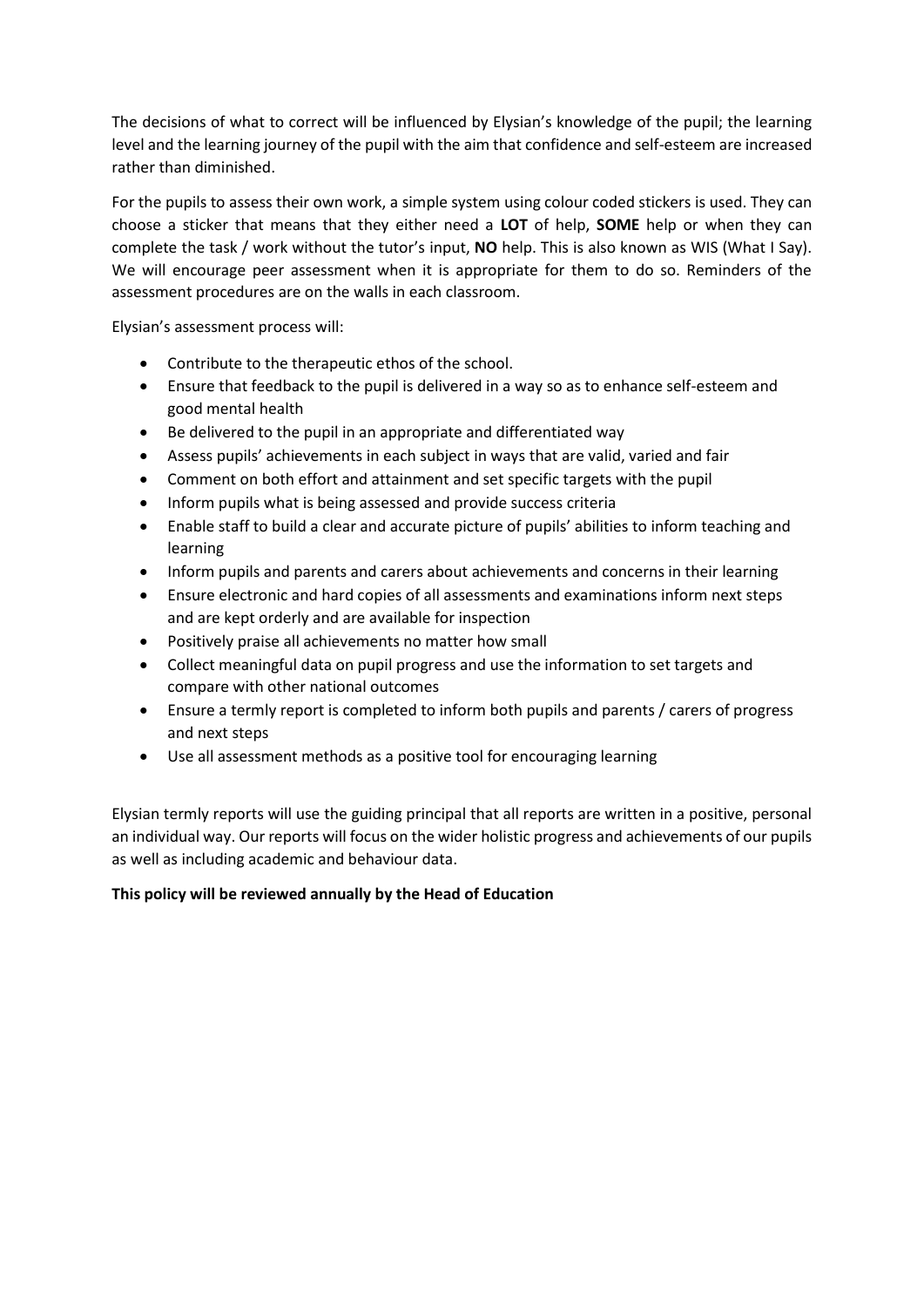### **Individual Learning Plan (ILP)**



| Name:                  | DoB:   | Date: |
|------------------------|--------|-------|
| <b>Days Attending:</b> | Times: |       |

#### **1. Contributors to ILP:**

| <b>Name</b> | Agency/Relationship | <b>Contact Number</b> | Signature |
|-------------|---------------------|-----------------------|-----------|
|             |                     |                       |           |
|             |                     |                       |           |
|             |                     |                       |           |
|             |                     |                       |           |
|             |                     |                       |           |

#### **2. Profile:**

| <b>Skills, Strengths and Interests</b> |                                     |  |
|----------------------------------------|-------------------------------------|--|
|                                        |                                     |  |
|                                        |                                     |  |
|                                        |                                     |  |
|                                        |                                     |  |
|                                        |                                     |  |
| <b>Young Person's Expectations</b>     | <b>Parent/Carer's Expectations</b>  |  |
|                                        |                                     |  |
|                                        |                                     |  |
|                                        |                                     |  |
|                                        |                                     |  |
|                                        |                                     |  |
|                                        |                                     |  |
|                                        |                                     |  |
|                                        | <b>Local Authority Expectations</b> |  |
|                                        |                                     |  |
|                                        |                                     |  |
|                                        |                                     |  |
| <b>Health and Safety Information</b>   |                                     |  |
|                                        |                                     |  |
|                                        |                                     |  |
|                                        |                                     |  |
|                                        |                                     |  |
|                                        |                                     |  |